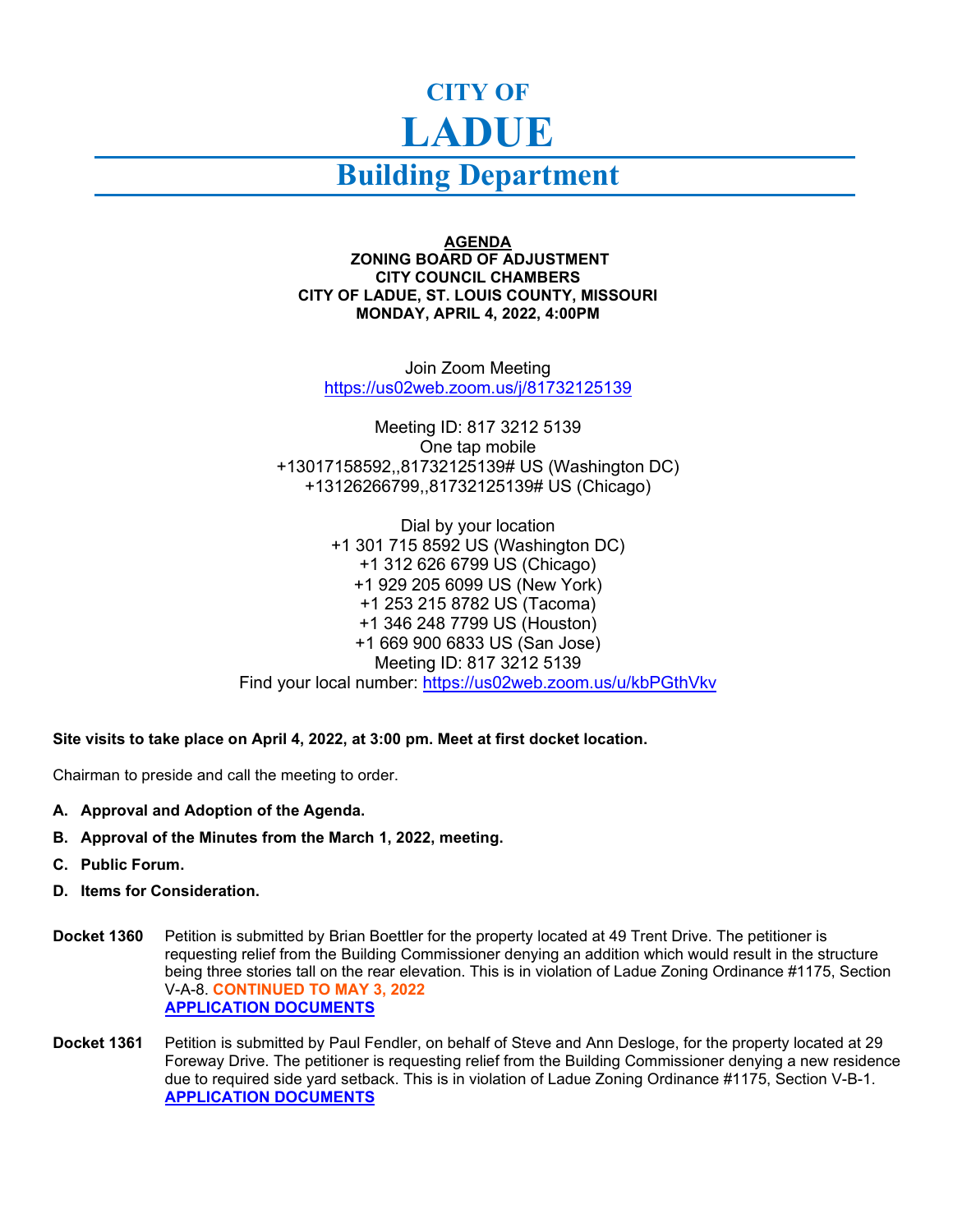- **Docket 1362** Petition is submitted by Lauren Yaeger for the property located at 16 Magnolia Drive. The petitioner is requesting relief from the Building Commissioner denying a new residence due to front yard setback requirement. This is in violation Ladue Zoning Ordinance #1175, Section V-C-2 (d). **[APPLICATION DOCUMENTS](https://www.cityofladue-mo.gov/mm/files/ZBA%2016%20Magnolia%204-4-22.pdf)**
- **Docket 1363** Petition is submitted by Brian Smith, on behalf of Bradford and Chrissie Werner, for the property located at 821 Cella Road. The petitioner is requesting relief from the Building Commissioner denying an accessory structure due to being placed in the front yard in front of the main structure. This is in violation of Ladue Zoning Ordinance #1175, Section IV-A-4 (c). **[APPLICATION DOCUMENTS](https://www.cityofladue-mo.gov/mm/files/ZBA%20821%20Cella%204-4-22.pdf)**
- **Docket 1364** Petition is submitted by Brian and Amanda Anderson for property located at 1009 Lay Road. The petitioner is requesting relief from the Building Commissioner denying a sport court in a front yard. This is in violation of Ladue Zoning Ordinance #1175, Section IV-A-4-(c). **[APPLICATION DOCUMENTS](https://www.cityofladue-mo.gov/mm/files/ZBA%201009%20Lay%20Rd%204-4-22.pdf)**

## **Adjournment: Set next meeting date – TUESDAY, MAY 3, 2022**

Pursuant to Section 610.022 RSMo, the Zoning Board of Adjustment could vote to close the public meeting and move to executive session to discuss matters relating to litigation, legal actions and/or communications from the City Attorney as provided under section 610.021 (1) RSMo.

Posted Date: 03-10-22 Time: 12:00 pm By: SD

In accordance with the requirements of Title II of the Americans with Disabilities Act of 1990 "ADA", the City of Ladue, will not discriminate against qualified individuals on the basis of disability in its services, programs, or activities. If you require an accommodation or modification please contact Stacey Mann, City Clerk, (314) 993-3439, [smann@cityofladue-mo.gov](mailto:smann@cityofladue-mo.gov) as soon as possible but no later than 48 hours before the scheduled event.